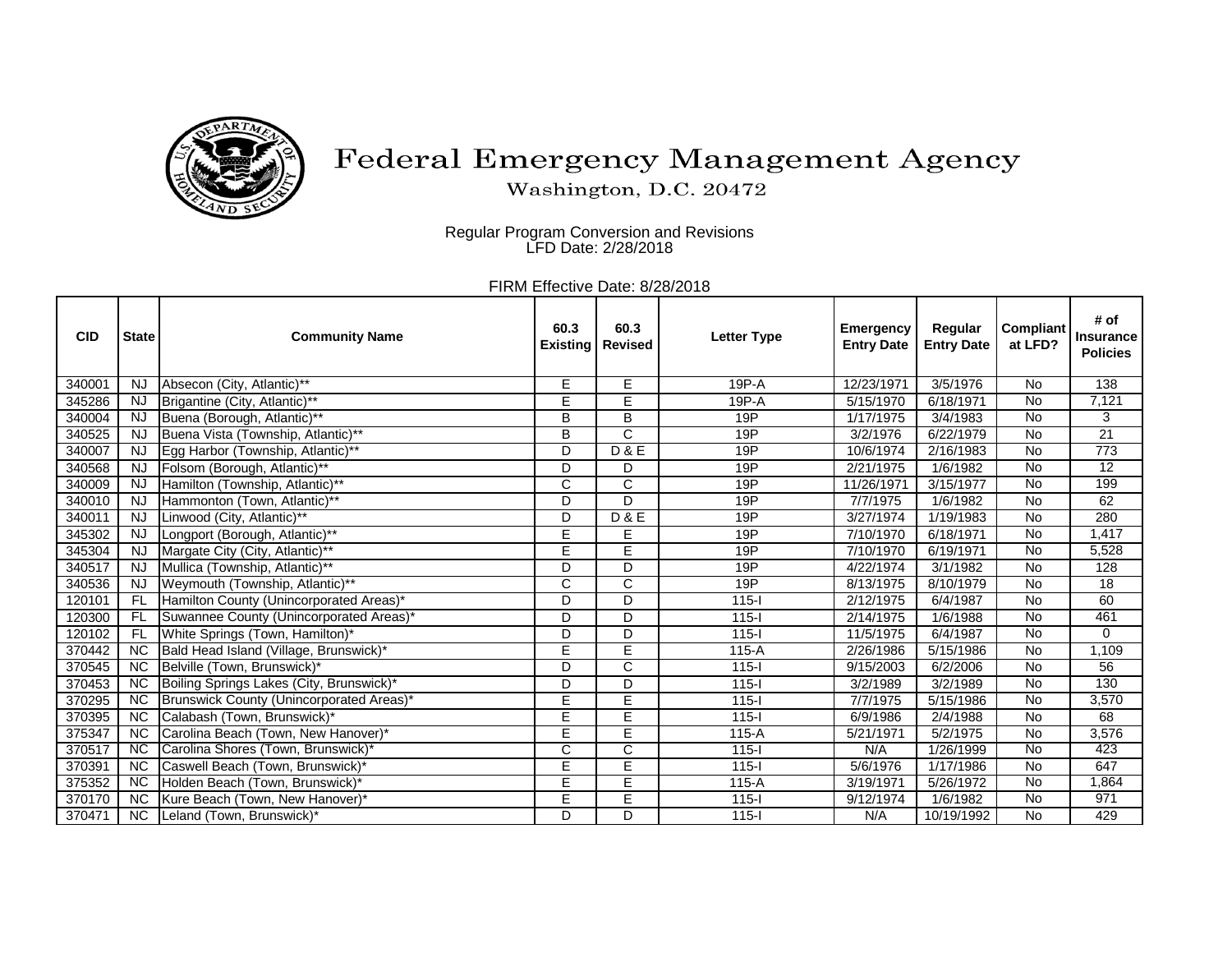| <b>CID</b> | <b>State</b>    | <b>Community Name</b>                                                                                              | 60.3<br><b>Existing</b> | 60.3<br><b>Revised</b>  | <b>Letter Type</b>       | <b>Emergency</b><br><b>Entry Date</b> | Regular<br><b>Entry Date</b> | <b>Compliant</b><br>at LFD? | # of<br><b>Insurance</b><br><b>Policies</b> |
|------------|-----------------|--------------------------------------------------------------------------------------------------------------------|-------------------------|-------------------------|--------------------------|---------------------------------------|------------------------------|-----------------------------|---------------------------------------------|
| 370593     | <b>NC</b>       | Navassa (Town, Brunswick)*                                                                                         | D                       | D                       | $115 - 1$                | 5/19/2005                             | 6/2/2006                     | No                          | 10                                          |
| 370168     | <b>NC</b>       | New Hanover County (Unincorporated Areas)*                                                                         | E                       | E                       | $115-A$                  | 6/23/1972                             | 7/17/1978                    | No                          | 4,885                                       |
| 370523     | <b>NC</b>       | Oak Island (Town, Brunswick)*                                                                                      | $\overline{E}$          | $\overline{E}$          | $115 -$                  | N/A                                   | 7/1/1999                     | No                          | 3,335                                       |
| 375357     | <b>NC</b>       | Ocean Isle Beach (Town, Brunswick)*                                                                                | E                       | $\overline{E}$          | $115-A$                  | 7/16/1971                             | 11/17/1972                   | <b>No</b>                   | 2,421                                       |
| 370388     | <b>NC</b>       | Shallotte (Town, Brunswick)*                                                                                       | D                       | $\overline{E}$          | $115-I$                  | 7/1/1975                              | 1/3/1986                     | No                          | 163                                         |
| 370028     | <b>NC</b>       | Southport (City, Brunswick)*                                                                                       | $\overline{E}$          | $\overline{E}$          | $115-A$                  | 4/11/1973                             | 4/15/1977                    | <b>No</b>                   | 396                                         |
| 370530     | <b>NC</b>       | St. James (Town, Brunswick)*                                                                                       | $\mathsf{C}$            | $\overline{E}$          | $115-A$                  | N/A                                   | 6/27/2000                    | <b>No</b>                   | 992                                         |
| 375359     | $\overline{NC}$ | Sunset Beach (Town, Brunswick)*                                                                                    | $\overline{E}$          | $\overline{E}$          | $115 -$                  | 10/15/1971                            | 11/17/1972                   | $\overline{N}$              | 1,677                                       |
| 370648     | <b>NC</b>       | Varnamtown (Town, Brunswick)*                                                                                      | E                       | $\mathsf{C}$            | $115-I$                  | N/A                                   | 5/30/2001                    | <b>No</b>                   | 15                                          |
| 370171     | <b>NC</b>       | Wilmington (City, New Hanover)*                                                                                    | E                       | Έ                       | $115-A$                  | 1/16/1974                             | 4/17/1978                    | No                          | 2,812                                       |
| 375361     | <b>NC</b>       | Wrightsville Beach (Town, New Hanover)*                                                                            | $\overline{E}$          | $\overline{\mathsf{E}}$ | $115-A$                  | 6/12/1970                             | 11/6/1970                    | No                          | 2,683                                       |
| 260749     | MI              | Acme (Township, Grand Traverse)**                                                                                  | A                       | $\overline{C}$          | 15P                      | 3/3/1986                              | 12/18/1986                   | $\overline{N}$              | 1                                           |
| 260772     | MI              | Bingham (Township, Leelanau)**                                                                                     | N/A                     | $\overline{C}$          | 15P                      | 8/29/1986                             | 9/18/1987                    | No                          | $\mathbf 0$                                 |
| 260780     | MI              | Blair (Township, Grand Traverse)**                                                                                 | Α                       | $\sf B$                 | NSFHA (P-REG) to B       | 11/13/1986                            | 1/6/1988                     | No                          | 6                                           |
| 260625     | MI              | Centerville (Township, Leelanau)**                                                                                 | B                       | $\mathsf{C}$            | 19P                      | 7/28/1975                             | 2/1/1986                     | <b>No</b>                   | 5                                           |
| 260302     | MI              | Cleveland (Township, Leelanau)**                                                                                   | B                       | $\overline{C}$          | 19P                      | 7/18/1974                             | 9/1/1986                     | $\overline{N}$              | $\overline{9}$                              |
| 260746     | MI              | East Bay (Charter Township, Grand Traverse)**                                                                      | A                       | $\mathsf{C}$            | 15P                      | 3/3/1986                              | 12/18/1986                   | <b>No</b>                   | 10                                          |
| 260113     | MI              | Elmwood (Township, Leelanau)**                                                                                     | B                       | $\mathsf{C}$            | 19P-N                    | 7/2/1975                              | 2/2/1983                     | No                          | 14                                          |
| 260765     | MI              | Empire (Township, Leelanau)**                                                                                      | N/A                     | $\overline{C}$          | 15P                      | 6/16/1986                             | 9/4/1986                     | No                          | $\pmb{0}$                                   |
| 260605     | MI              | Empire (Village, Leelanau)**                                                                                       | N/A                     | $\overline{C}$          | 15P                      | 4/8/1975                              | 11/15/1985                   | <b>No</b>                   | $\mathbf{0}$                                |
| 260405     | MI              | Fife Lake (Township, Grand Traverse)**                                                                             | N/A                     | $\mathsf{A}$            | 206-NP-CW <sup>+++</sup> | N/A                                   | N/A                          | <b>No</b>                   | $\overline{0}$                              |
| 260406     | MI              | Fife Lake (Village, Grand Traverse)**                                                                              | N/A                     | $\mathsf{A}$            | 206-NP-CW <sup>+++</sup> | N/A                                   | N/A                          | <b>No</b>                   | $\mathbf 0$                                 |
| 260753     | MI              | Garfield (Charter Township, Grand Traverse)**                                                                      | Α                       | B                       | NSFHA (P-REG) to B       | 4/25/1986                             | 12/18/1986                   | No                          | $\overline{a}$                              |
| 260604     | MI              | Glen Arbor (Township, Leelanau)**                                                                                  | $\overline{B}$          | $\overline{C}$          | 19P                      | 3/7/1975                              | 9/1/1986                     | No                          | $\overline{3}$                              |
| 261803     | MI              | Grand Traverse Band of Ottawa and Chippewa Indians<br>(Antrim, Benzie, Charlevoix, Grand Traverse, and Leelanau)** | N/A                     | $\mathsf{A}$            | $15NP-N-TN(ID)^+$        | N/A                                   | N/A                          | <b>No</b>                   | 0                                           |
| 261802     | MI              | Grant (Township, Grand Traverse)**                                                                                 | N/A                     | $\mathsf{A}$            | 206-NP-CW <sup>+++</sup> | N/A                                   | N/A                          | <b>No</b>                   | $\overline{0}$                              |
| 261877     | MI              | Green Lake (Township, Grand Traverse)**                                                                            | A                       | $\sf B$                 | $15NP(ID)^{++}$          | N/A                                   | N/A                          | No.                         | $\mathbf 0$                                 |
| 261509     | MI              | Kasson (Township, Leelanau)**                                                                                      | N/A                     | $\mathsf{A}$            | 206-NP-CW <sup>+++</sup> | N/A                                   | N/A                          | <b>No</b>                   | $\mathbf 0$                                 |
| 261878     | MI              | Kingsley (Village, Grand Traverse)**                                                                               | A                       | B                       | $15NP(ID)^{++}$          | N/A                                   | N/A                          | <b>No</b>                   | $\overline{0}$                              |
| 260114     | MI              | Leelanau (Township, Leelanau)**                                                                                    | $\overline{\mathsf{B}}$ | $\overline{C}$          | 19P                      | 6/5/1975                              | 4/2/1986                     | No                          | 33                                          |
| 260760     | MI              | Leland (Township, Leelanau)**                                                                                      | N/A                     | $\overline{C}$          | 15P                      | 5/5/1986                              | 3/18/1987                    | No                          | $\overline{2}$                              |
| 260782     | MI              | Long Lake (Township, Grand Traverse)**                                                                             | B                       | $\overline{B}$          | 19P                      | 11/25/1986                            | 9/30/1988                    | No                          | 18                                          |
| 261879     | MI              | Mayfield (Township, Grand Traverse)**                                                                              | N/A                     | $\mathsf A$             | 206-NP-CW <sup>+++</sup> | N/A                                   | N/A                          | <b>No</b>                   | $\mathbf 0$                                 |
| 260580     | MI              | Northport (Village, Leelanau)**                                                                                    | $\mathsf C$             | $\overline{C}$          | 19P-N                    | 7/24/1975                             | 3/2/1989                     | No                          | $\overline{2}$                              |
| 260830     | MI              | Paradise (Township, Grand Traverse)**                                                                              | B                       | $\overline{B}$          | 19P                      | 12/20/1990                            | 5/4/1992                     | No                          | $\overline{2}$                              |